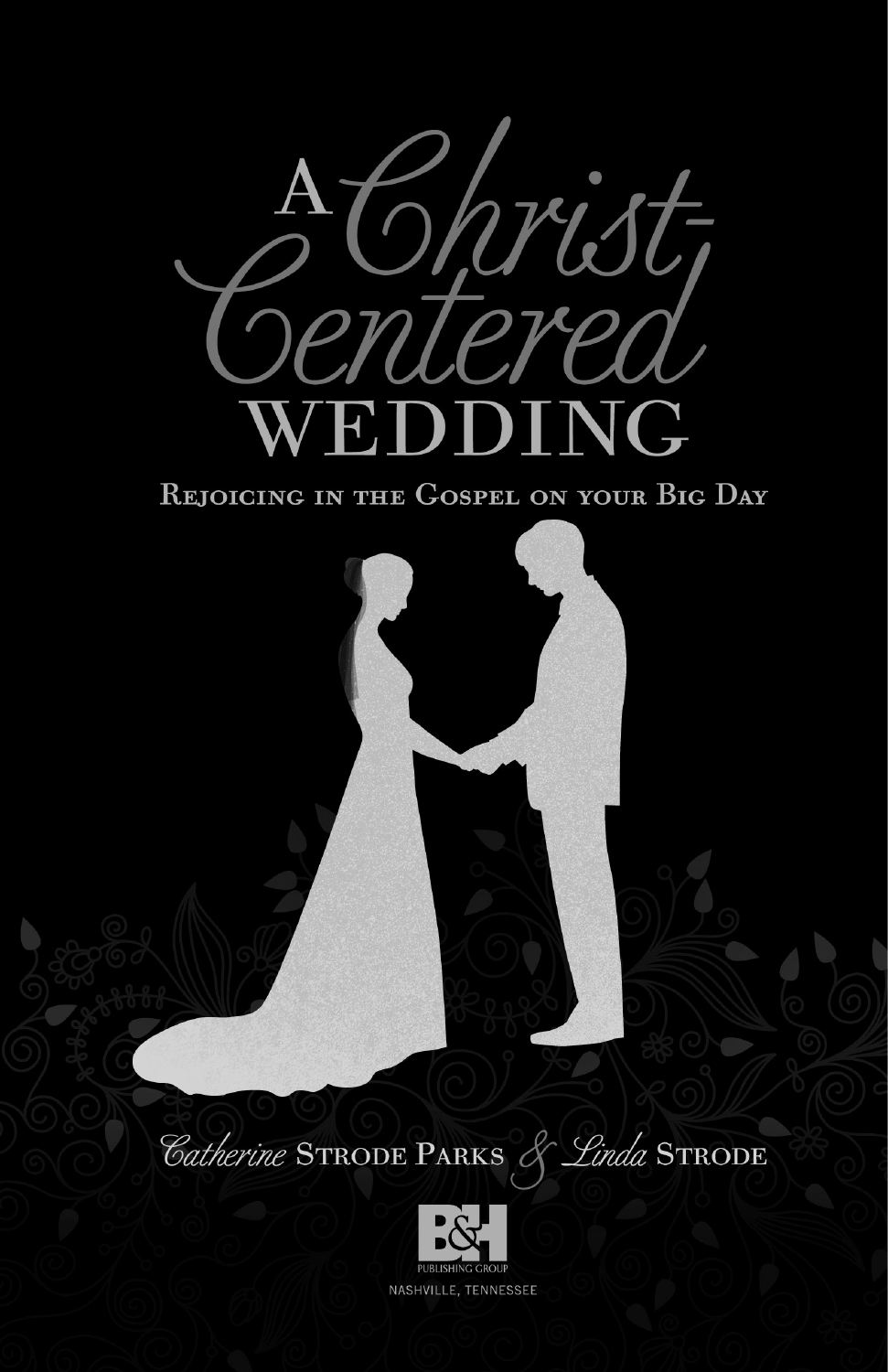Copyright © 2014 by Catherine Strode Parks and Linda Strode All rights reserved. Printed in the United States of America

978-1-4336-8114-1

#### Published by B&H Publishing Group Nashville, Tennessee

Dewey Decimal Classification: 392 Subject Heading: WEDDING \ MARRIAGE CUSTOMS AND RITES \ GOSPEL

Unless otherwise noted, all Scripture quotations are from the Holman Christian Standard Bible. Copyright © 1999, 2000, 2003, 2009 by Holman Bible Publishers. Used by permission. Holman Christian Standard Bible, Holman CSB, and HCSBare federally registered trademarks of Holman Bible Publishers. Also used: English Standard Version (ESV), copyright © 2001 by Crossway, a publishing ministry of Good News Publishers. Used by permission. All rights reserved.

1 2 3 4 5 6 7 8 • 18 17 16 15 14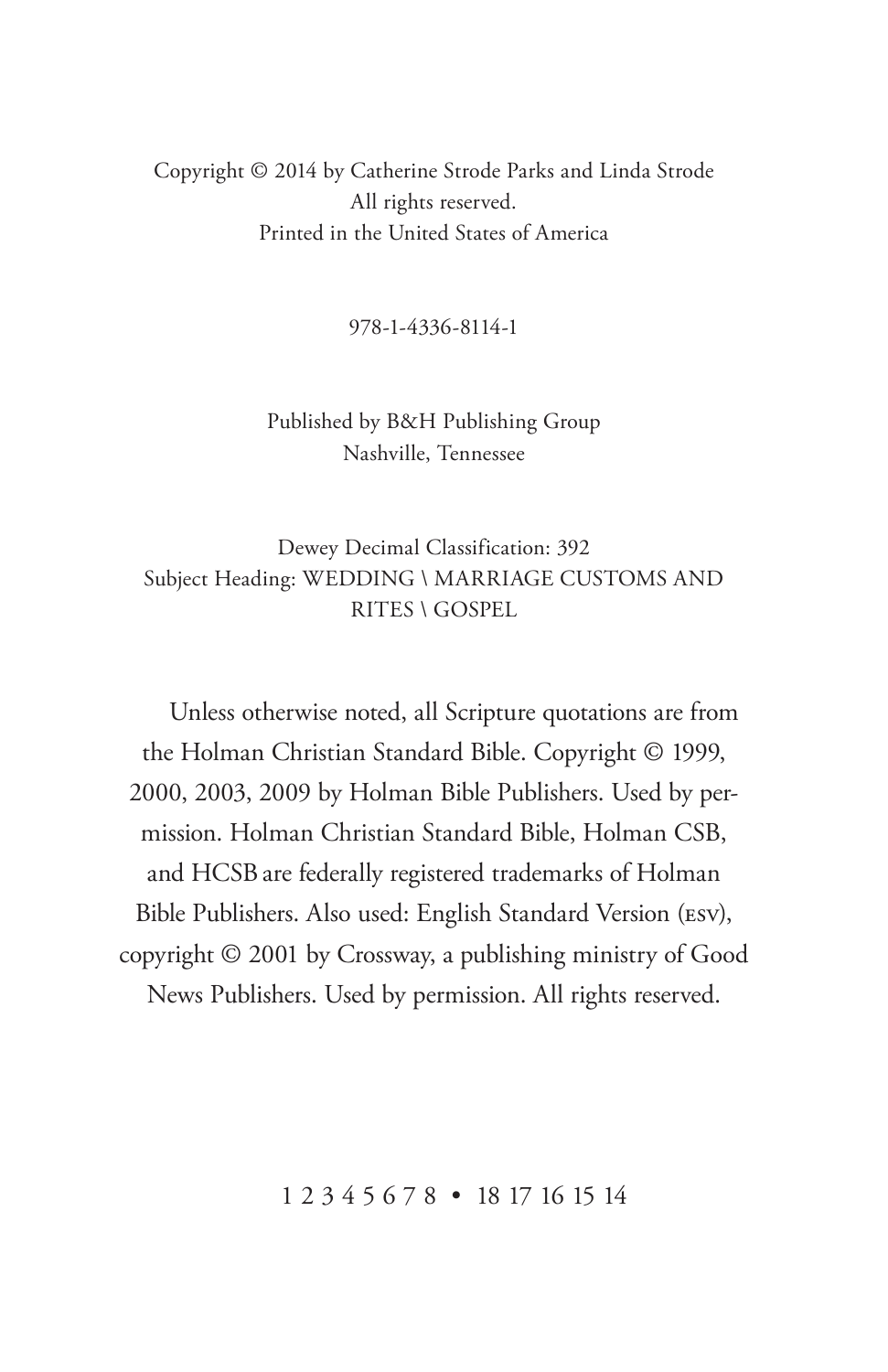To Erik and Tom,

our beloved husbands who, in Christ, bear all things, believe all things, hope all things, and endure all things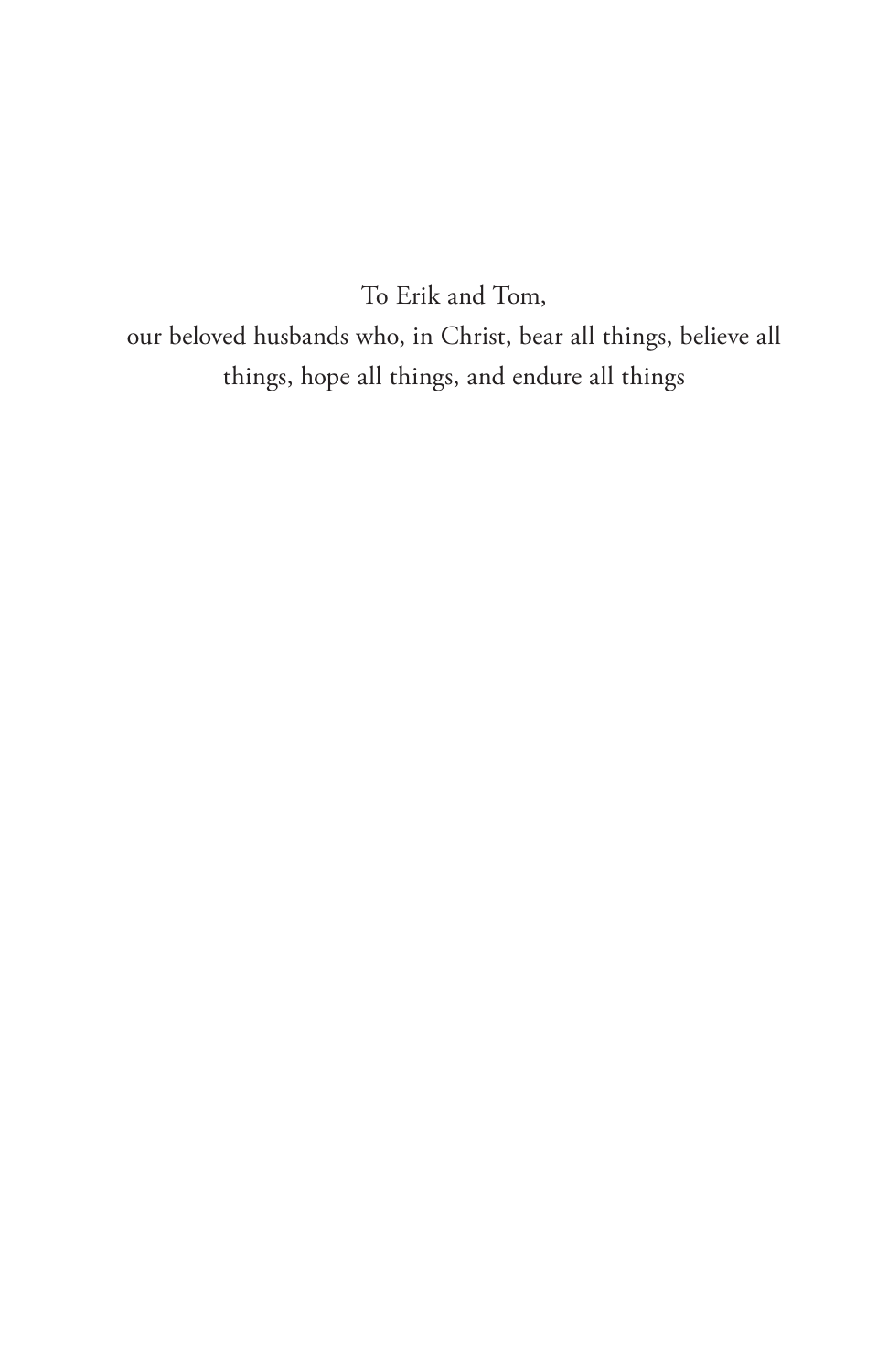# **Contents**

|            | $Introduction \ldots \ldots \ldots \ldots \ldots \ldots \ldots \ldots \ldots 1$          |
|------------|------------------------------------------------------------------------------------------|
| Chapter 1: |                                                                                          |
| Chapter 2: | The Gospel and Marriage  19                                                              |
| Chapter 3: | The Gospel and Your Wedding 29                                                           |
| Chapter 4: | We're Engaged! Now What?  39                                                             |
| Chapter 5: | What Kind of Wedding Is This?  55                                                        |
| Chapter 6: | Your Wedding and Your People 81                                                          |
| Chapter 7: | Registries and Parties 109                                                               |
| Chapter 8: | The Rehearsal and Rehearsal Dinner 133                                                   |
| Chapter 9: | The Wedding Day 149                                                                      |
|            | Chapter 10: The Order of Ceremony, or What Exactly                                       |
|            | IS a Wedding? $\ldots \ldots \ldots \ldots \ldots \ldots \ldots \ldots \ldots$ 169       |
|            | Chapter 11: It's Party Time: The Reception  197                                          |
|            | Chapter 12: From One Mom to Another  219                                                 |
|            | Epilogue  229                                                                            |
|            | Appendix A: Getting Organized. 231                                                       |
|            | Appendix B: Budget Categories  235                                                       |
|            | Appendix C: Financial Responsibility 239                                                 |
|            | $Notes \ldots \ldots \ldots \ldots \ldots \ldots \ldots \ldots \ldots \ldots \ldots 243$ |
|            |                                                                                          |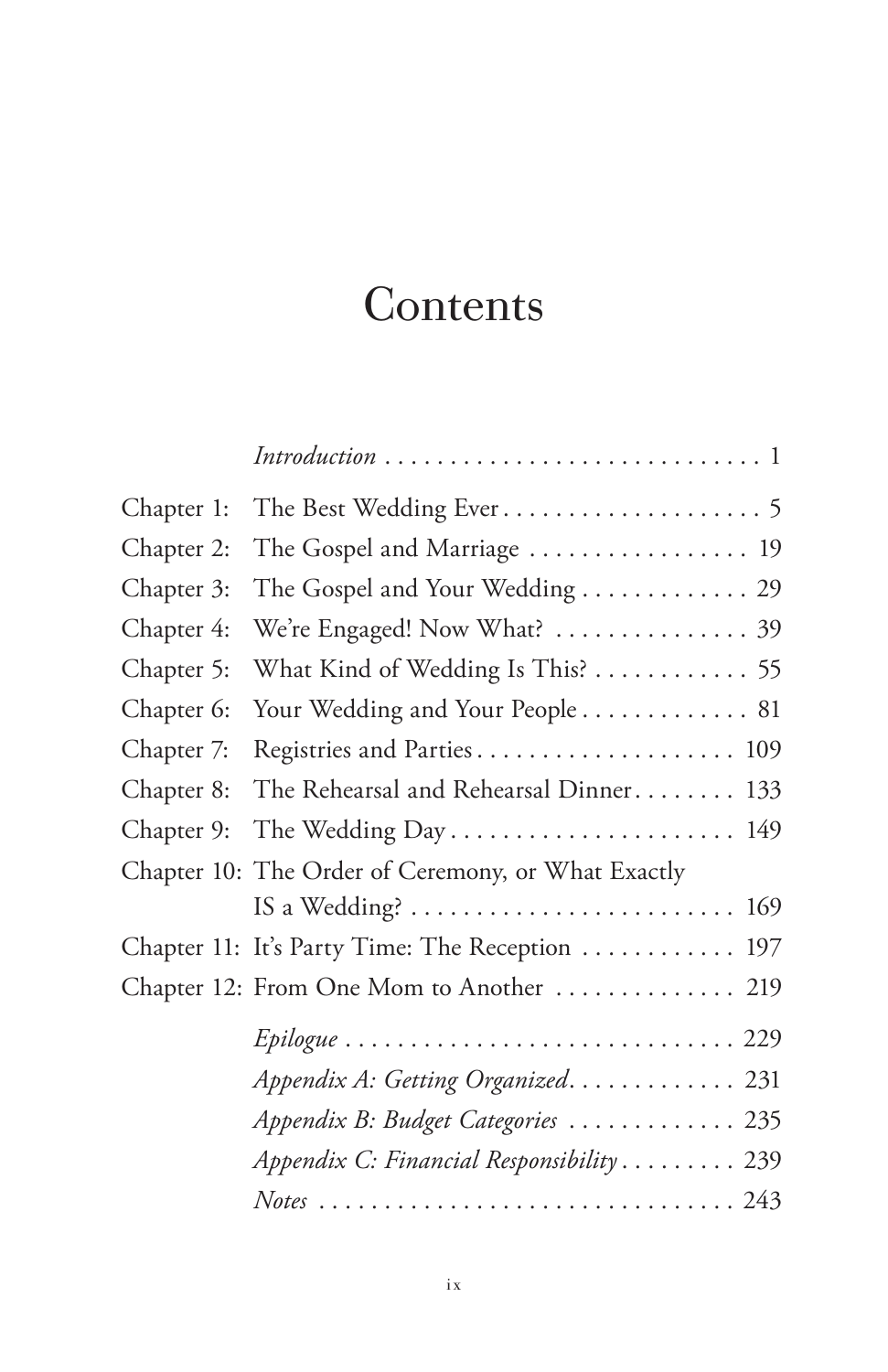### Introduction



lanning a wedding is a lot of work. For some couples it's the best job they've ever had and the work is a joy. For others it's exhausting and can lead to lots of tears and frustration.

It's so easy to lose sight of the point of it all—marriage.

Marriage is one of God's good gifts. It is a blessing to all of creation, and it's a beautiful picture of Christ's relationship with the church. Before you can experience the joy of this gift, though, you need to get through the wedding, and the wedding planning. This can be either an uplifting, encouraging experience or a frustrating exercise in trying to please everyone and failing. Many times it's a combination of the two.

Now maybe that's not the message you'll hear from wedding magazines and websites. It all looks so perfect in photographs. Everyone has a permanent smile, or tears of joy, in every photo. There are lists and spreadsheets and DIY ideas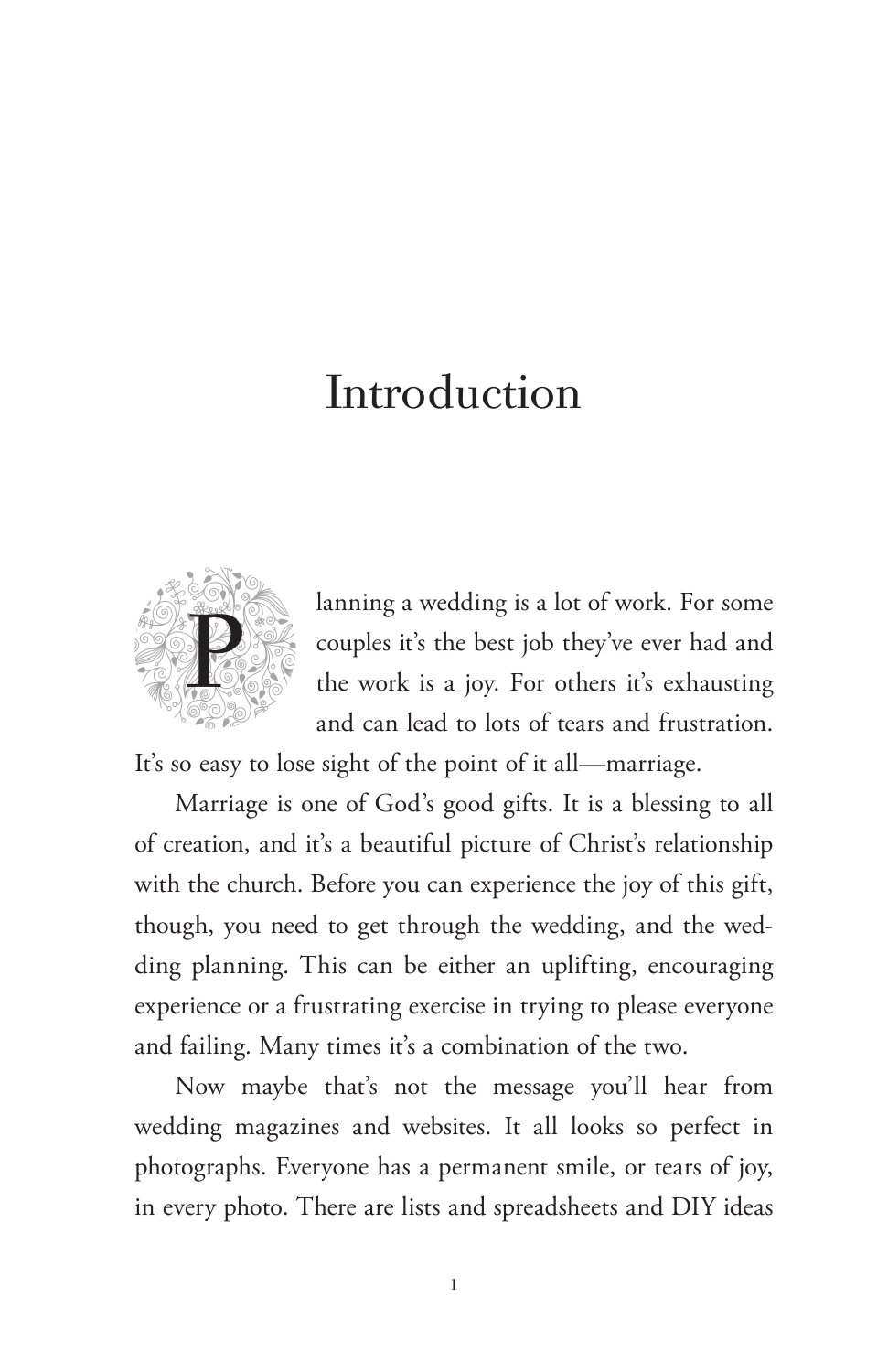at every turn. A quick glance at the comments of brides-to-be on Pinterest shows what is "swoon-worthy" or a "must-have." And then there are posts like "150 Wedding Ideas You Haven't Thought of Yet" and "60 Must-Have Wedding Photos." It's overwhelming.

Don't get us wrong—we aren't saying these things are bad or that you shouldn't ever look at Pinterest or magazines. We have just seen so many couples suffer through planning their weddings, weighed down by all the pressure to make them unique and perfect.

So we wrote a book. We had never dreamed of writing a book, but it just happened. We had a conversation in 2011 about weddings and things we didn't really understand when we planned Catherine's wedding. The next thing we knew we were writing a book about this topic and someone actually wanted to publish it. So here we are.

We want you to know a few things about us, and about this book, before we get started:

- 1. We are not wedding experts, so this is not a "Complete Wedding Planning Guidebook." There are so many resources like that already, including websites where you can (for free!) print spreadsheets and worksheets and lists to your heart's content.
- 2. We are not rule-givers, so this is not a "12 Simple Rules for Planning a Gospel-Centered Wedding" book. The idea of following 12 rules in order to achieve a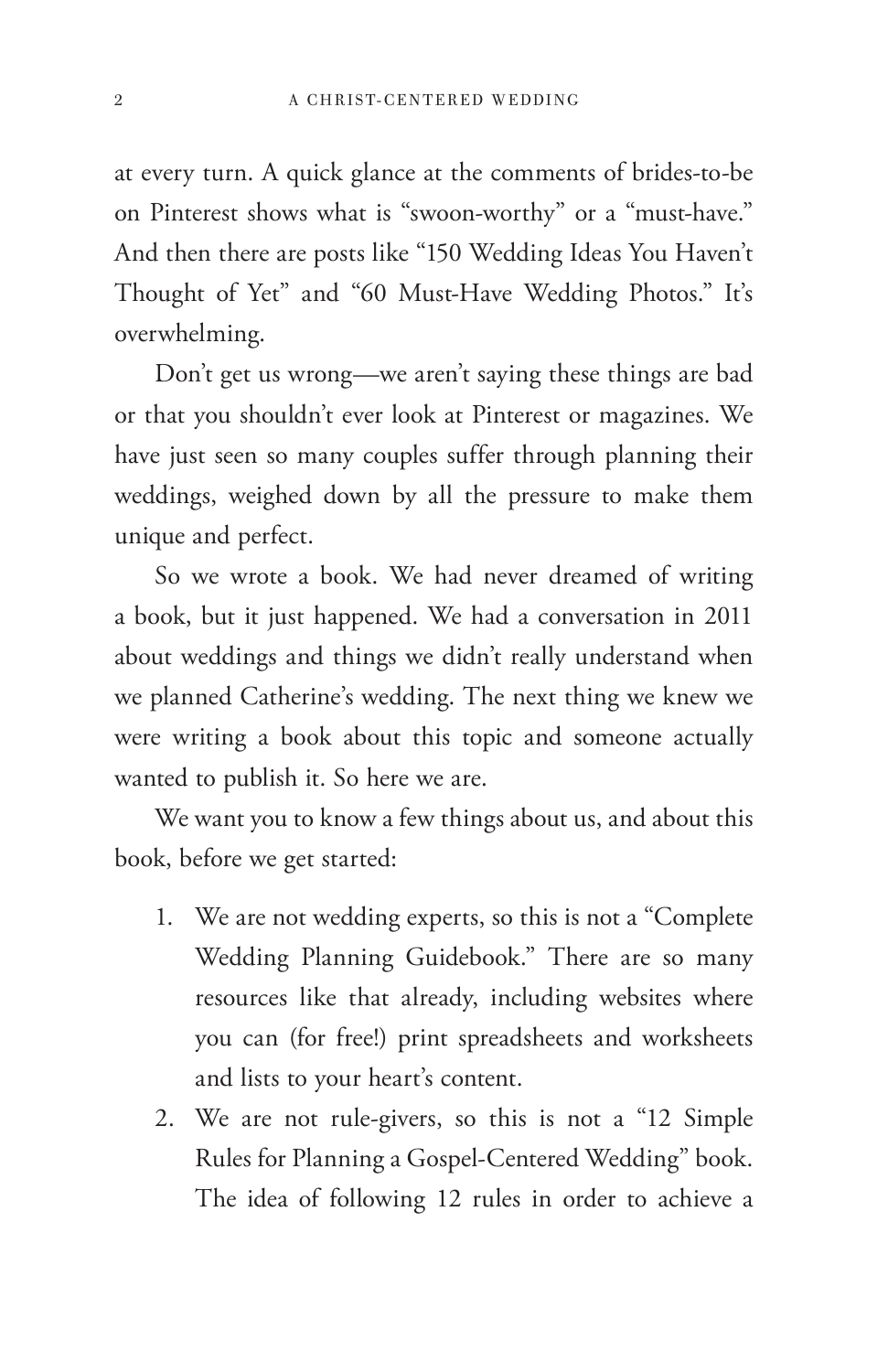gospel-centered wedding is actually antithetical to the idea of gospel freedom. So you won't find that here either.

3. We are not saying, "Do as we did, and you'll have the perfect wedding." When Catherine got married in 2005, we never thought about how we could present the gospel at the wedding. We wanted to bring glory to God, but we really lacked the big picture. So most of the examples and wisdom in this book come from others, not from our own experience. It's more of a "This is what we would do if we could do it over again" kind of thing.

We wrote this book because, yes, we love weddings and we love brides. But mostly we wrote it because we love the beauty of the gospel message—a holy God loved us sinners so much that He sent His Son, who lived a perfect life and became the sacrifice we needed on the cross to bring us into a loving relationship with the Father. Jesus brought us into the kingdom, and now we wait and work as His beloved—His bride—for Him to bring us home. We need to be reminded of this message daily. It gives life and so much joy!

We also recognize that there are two occasions in our lives that give us an incredible opportunity to publicly reflect the gospel to our family, friends, and coworkers—weddings and funerals. Both can be celebrations of the grace of God in the life of His children, but only in our weddings are we present to share in this joy.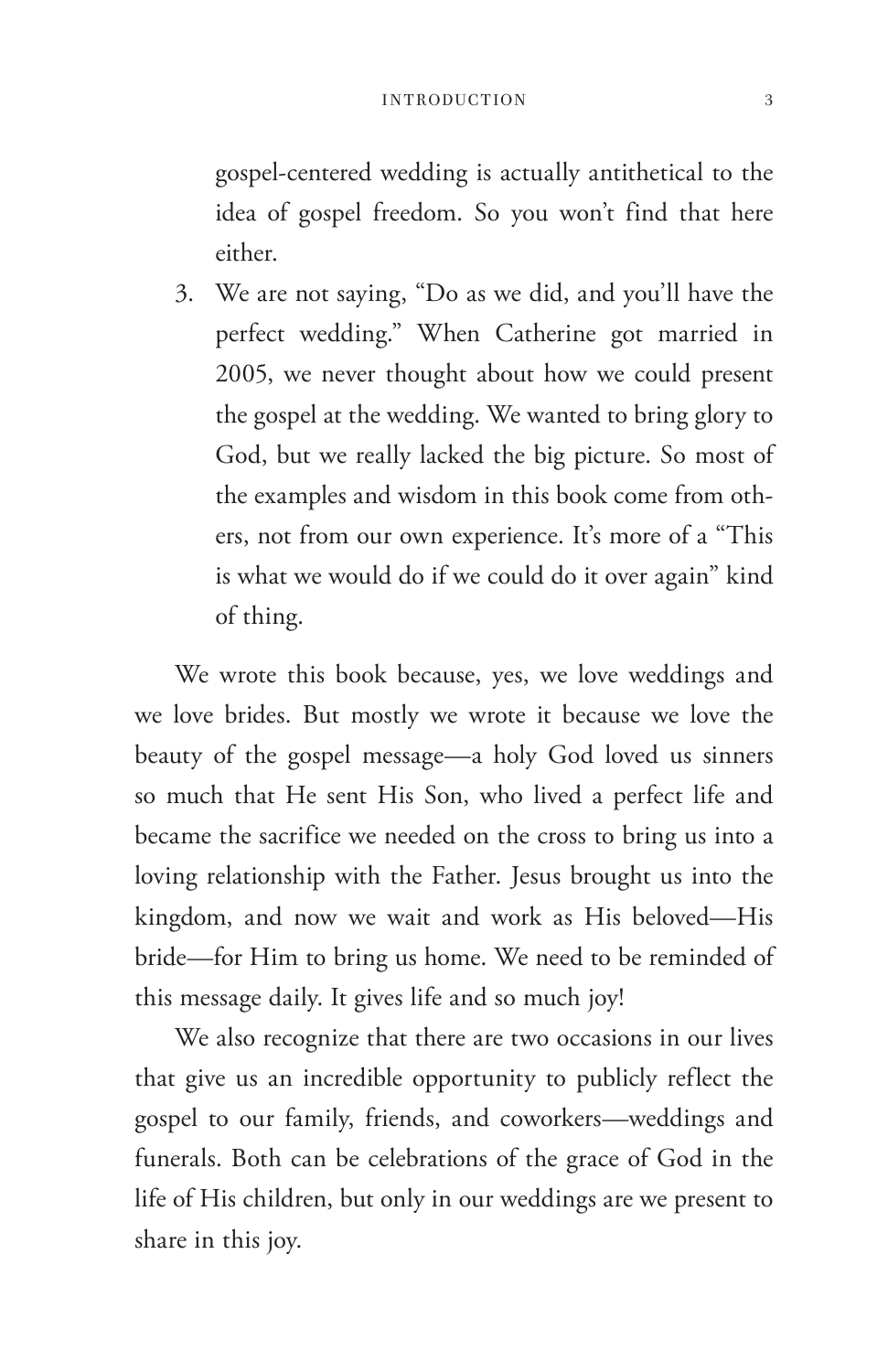Remember at the beginning when we said you have to "get through the wedding" in order to experience the gift of marriage? Well, we wrote this book with the goal of helping couples actually enjoy the gift of planning a wedding.

So as you begin planning, our prayer is that God would draw you and others closer to Himself during this time.

May He drive the beauty of gospel truth deeper into your heart.

May you reflect His grace and love to others.

May you, by His grace, better understand your identity in Christ.

And may your marriage begin at the foot of the cross, where you experience the freedom only found through Christ's sacrificial love on your behalf.

Thank you for allowing us to be part of your wedding. Christ is all! May He be glorified!

*This book is a collaboration between Catherine and Linda. The actual writing was done by Catherine, however, unless otherwise noted. So any first-person references are from Catherine's point of view. Hope that's not confusing!*

*Some names in the book have been changed to protect the privacy of individuals.*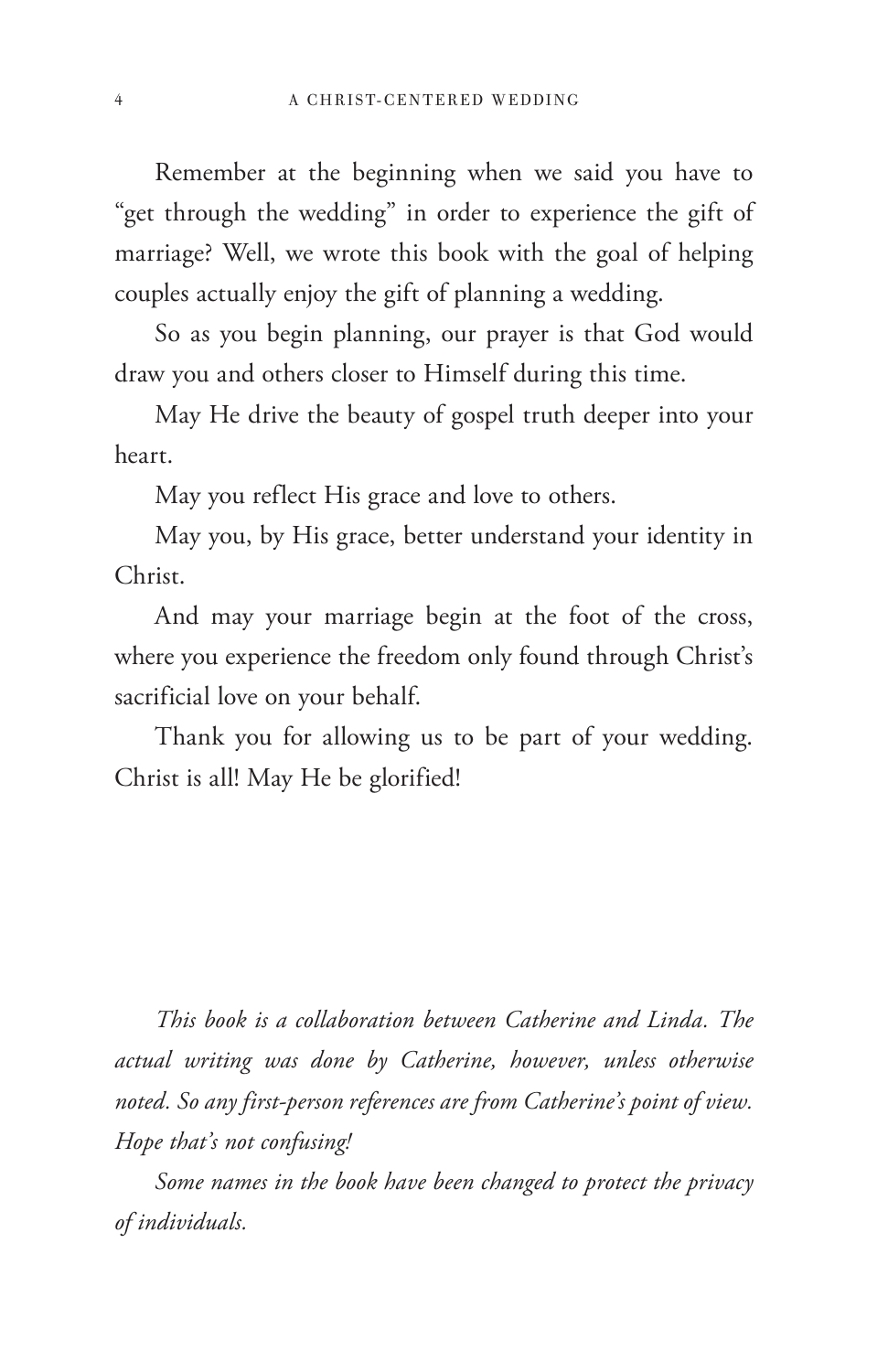Chapter 1

## The Best Wedding Ever



have a close friend who lives on this crazy spectrum of extremes. She is frequently teased because nearly every story she tells includes either the words "best ever" or "worst ever."

You probably know what I'm talking about. Each day is most likely going to be "the best day ever" or "the worst day ever." Every date in college was either "the most amazing date ever" or "the worst night of my life." It's usually something along those lines. Far from annoying, it is actually really fun to be friends with her. She tells amazing stories and lives this passionate life in which she fully invests in each moment, and being around her encourages me to do the same. But even within this passion she is aware that not every moment or experience can be the best ever. Life is a series of degrees of "bestness" and "worstness," and the true best is yet to come.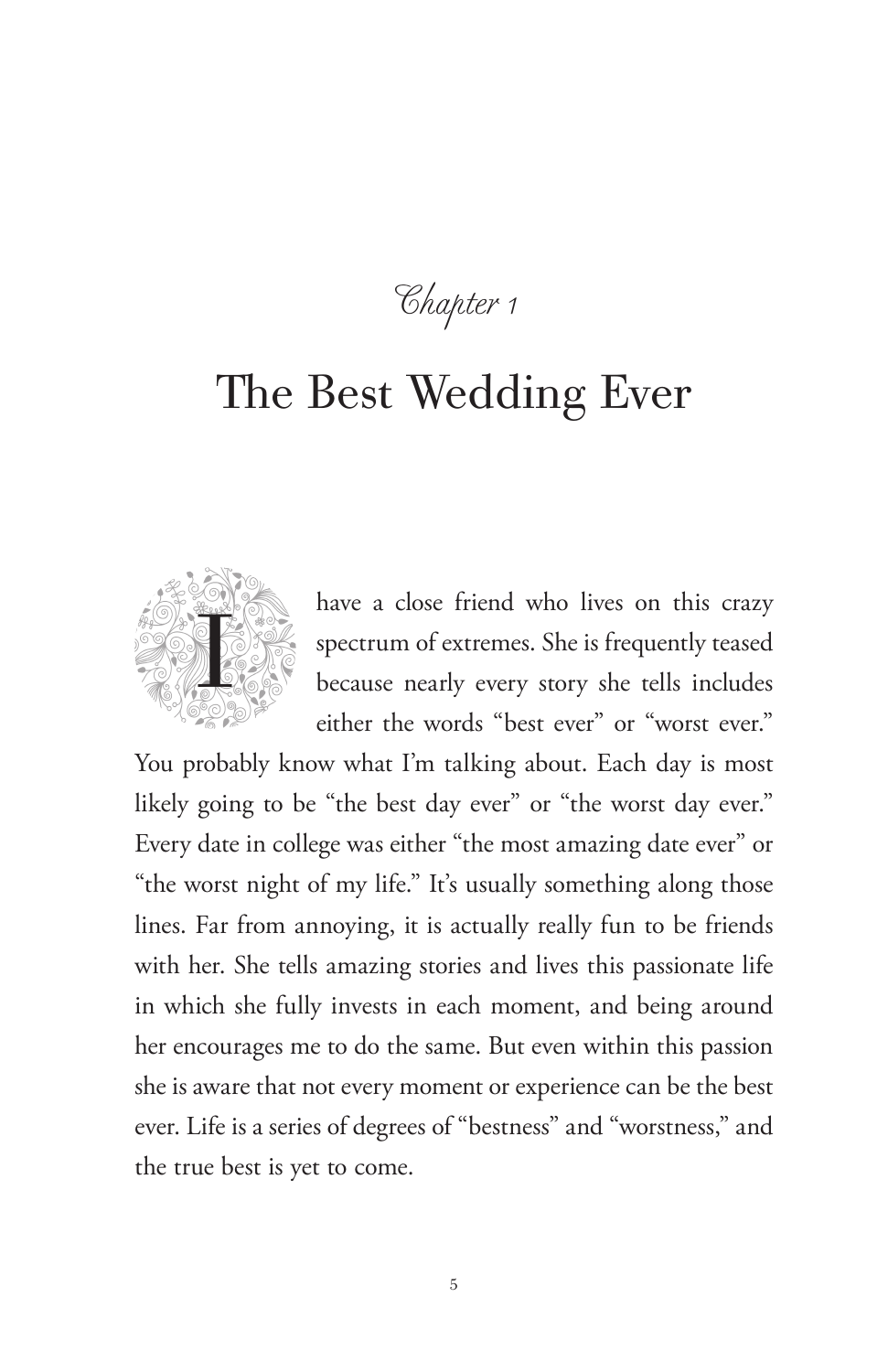There is a sense in which a bride can easily feel this pressure to make her wedding the "best wedding ever." I know when I was approaching my wedding I would make mental notes on weddings I had seen, taking note of aspects I wanted to replicate or some I wanted to avoid. I felt this need to make my wedding somehow classic, yet unique—traditional, yet different and better than all others. Looking back on it now, I'm saddened by how much of my wedding planning was motivated by pride. It just seemed like if it was not the best, what was the point?

What I wish someone would have said is this: Your wedding will not be the best ever. It just can't be. So to those reading this book, we want to tell you that you can free yourself from that expectation and pressure right now. Our prayer is this book will help you think and pray through how to make your wedding a reflection and foretaste of what truly *will* be the best wedding ever—the wedding depicted in the marriage supper of the Lamb in Revelation 19.

#### A Beautiful Metaphor

A newly engaged woman is identifiable by the ring on her finger. When you see the ring, you can safely assume a few things about the person wearing it: she will soon be married; she is planning a wedding; she is in love; she is waiting for the day when she will be united to her fiancé. In essence, you might say she is between two realities—the life she once lived and the life to come. She once was unattached, but she will soon be someone's wife. In a way, the engagement period can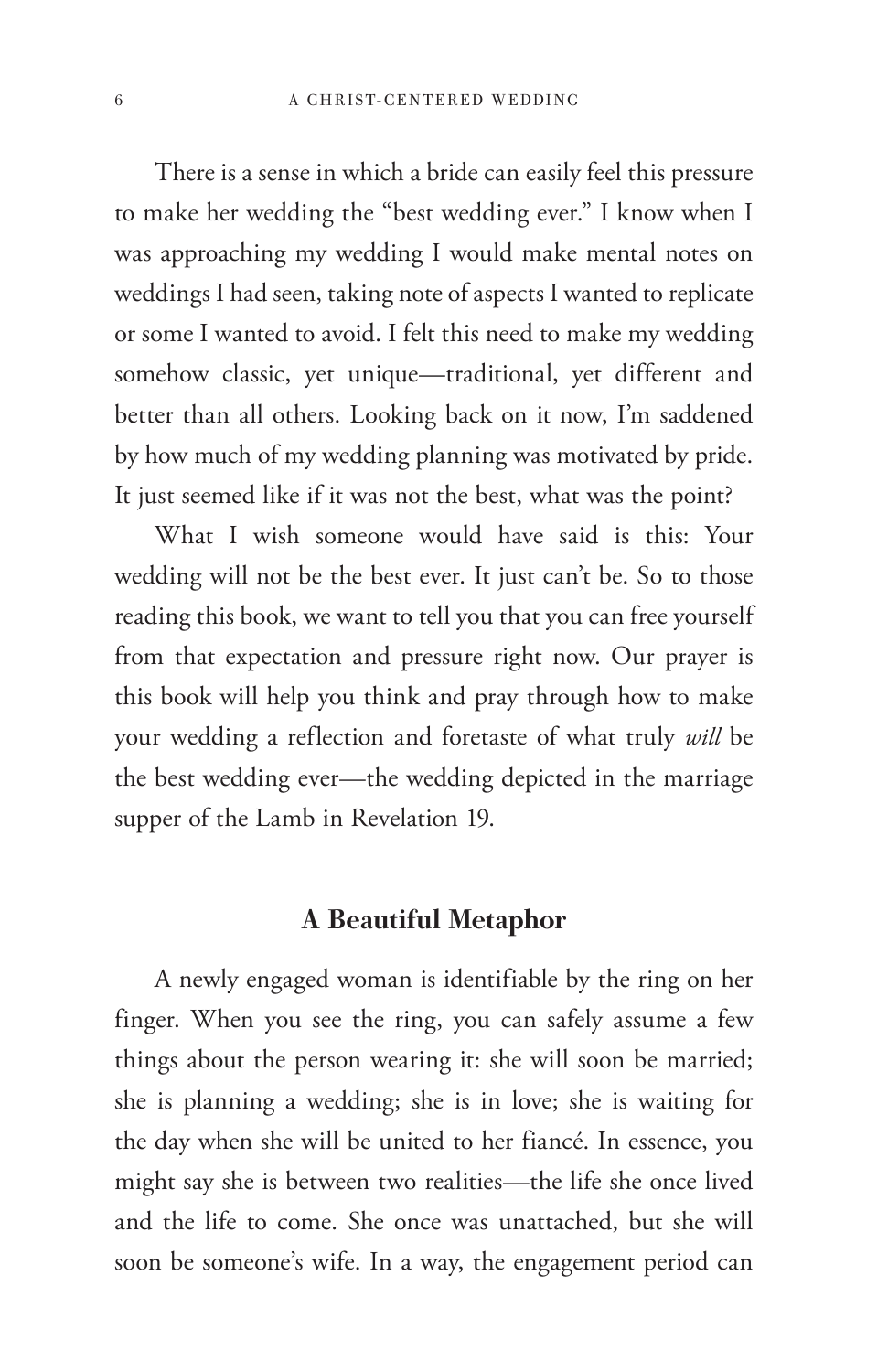feel very strange, as if your identity is changing and you are working through who you once were and learning to identify with who you are now, and who you soon will be.

The Bible is filled with wedding and marriage metaphors in both the Old and New Testaments. For example, Israel is repeatedly called God's bride and His betrothed. Jesus also uses this idea of betrothal throughout His ministry. In this time period, a betrothal was not as loose as our modern engagements. To be betrothed to someone meant you were legally bound but had not yet consummated the marriage. Only death or a decision made by the groom's father could break the betrothal.

In order to enter into a betrothal agreement, the bride and groom would participate in a ceremony in which they would sign a "ketubah," or marriage contract, having agreed on the responsibilities of each person. At this point the groom would go back to his father's house and work for a year or longer to build a home, or an attachment to the father's house, in which his wife and he would live. The groom would work until the day when his father gave him approval to go and get his bride and bring her home to be married.

Meanwhile, the bride was responsible to purify and prepare herself for her groom. Her job as she waited was to keep herself pure and to make her wedding clothes. She did not know when he would come for her, but she busied herself doing the simple things required of her and anticipating his return—preparing her garments, going through a cleansing bath, and wearing a veil to signify she was set apart for her husband. A bride was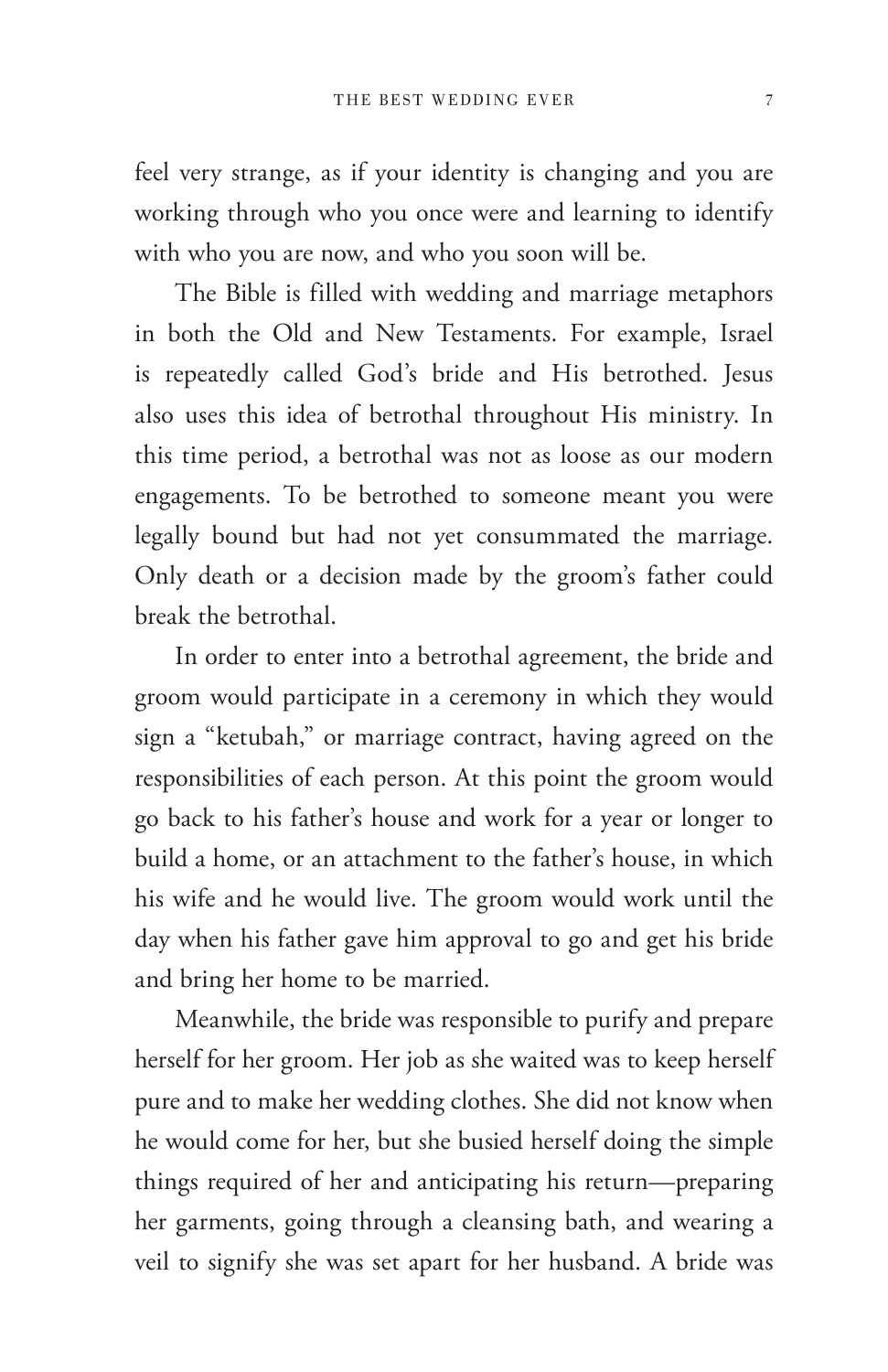required to complete these tasks because the marriage had been arranged through a "bride price"—a payment made by the father of the groom to the father of the bride. In essence, she had been bought.<sup>1</sup>

Now you have probably picked up on where I'm going with this. Until I began to study the cultural marriage traditions of biblical times, many of these connections were lost on me. But even a small understanding of Jewish wedding culture opens our eyes to the beauty of God's view of us. His people, whom He has redeemed, are His Son's bride (2 Cor. 11:2; Rev. 19:7–9). The Father paid the bride price to buy us for His Son, and we are now betrothed—waiting and preparing ourselves for the day when the Father tells His Son to come for us and bring us to the place He has prepared for us (1 Cor. 6:20; John 14:1–3; Mark 13:32).

Just as the bride in biblical times was called to purity and to prepare herself and her garments, the church—the bride of Christ—is called to do the same. In Ephesians 5:25–27, Paul writes, "Christ loved the church and gave Himself for her to make her holy, cleansing her with the washing of water by the word. He did this to present the church to Himself in splendor, without spot or wrinkle or anything like that, but holy and blameless." And Revelation 7:14 says the church has "washed their robes and made them white in the blood of the Lamb." Our wedding garments and our purification have been provided by the Son, our Bridegroom.

Whether or not a Christian ever marries or becomes engaged, he or she is betrothed. We are in this in-between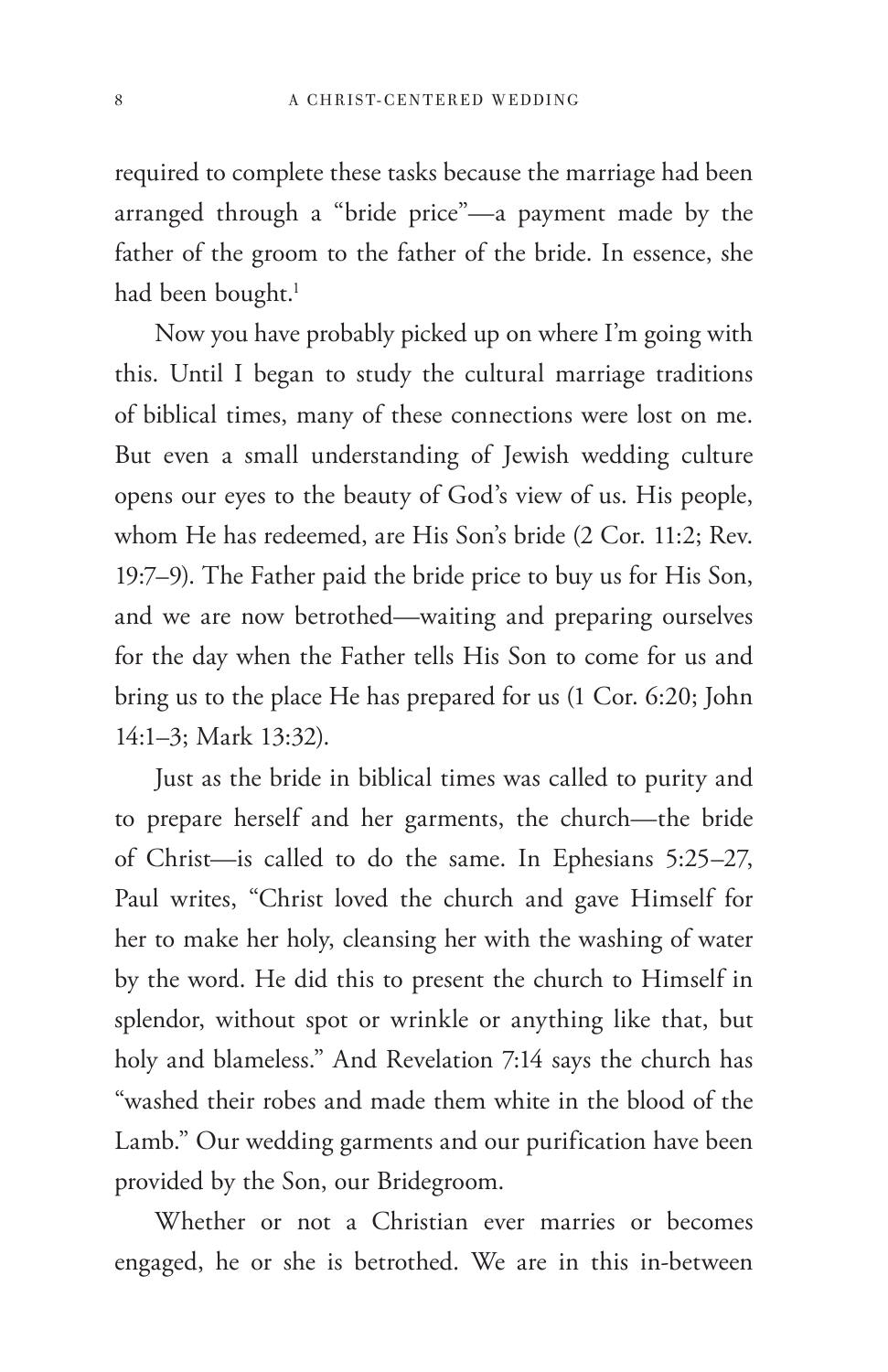period—no longer of the world, but also not yet present with Christ. And yet we are His bride, and nothing can separate us from Him. Just as a bride, who is in love with her fiancé, does not look around for someone else, we are to be focused on our Groom, undistracted by the allure of the world. When asked why we are so joyful, we have the answer—we have been bought with a price and we are joyfully awaiting the blessed union with our Savior!

#### The Best Fiancé Ever

Have you ever known that one engaged girl who loves to tell everyone how amazing her fiancé is? She's the one you avoid at all costs, who talks of nothing but wedding plans and what it will be like to be married and how lucky she is. It's kind of annoying. But part of the reason for that is you know she is talking about another human being. He might be amazing, but he's still human. He's a sinner; no wedding is perfect; and marriage is hard work. So a certain level of extreme exuberance is maybe a bit over-the-top. We have this desire to bring that friend back to reality.

But what if her fiancé *is* perfect? What if he has made the ultimate sacrifice for her? What if her wedding really *is* going to be the greatest wedding ever? What if their marriage *will* be the epitome of perfection? And what if she knows it has absolutely nothing to do with her but is all because of *him*? At that point, all the praise in the world for this fiancé would never be enough. And yet she would try, because she is loved,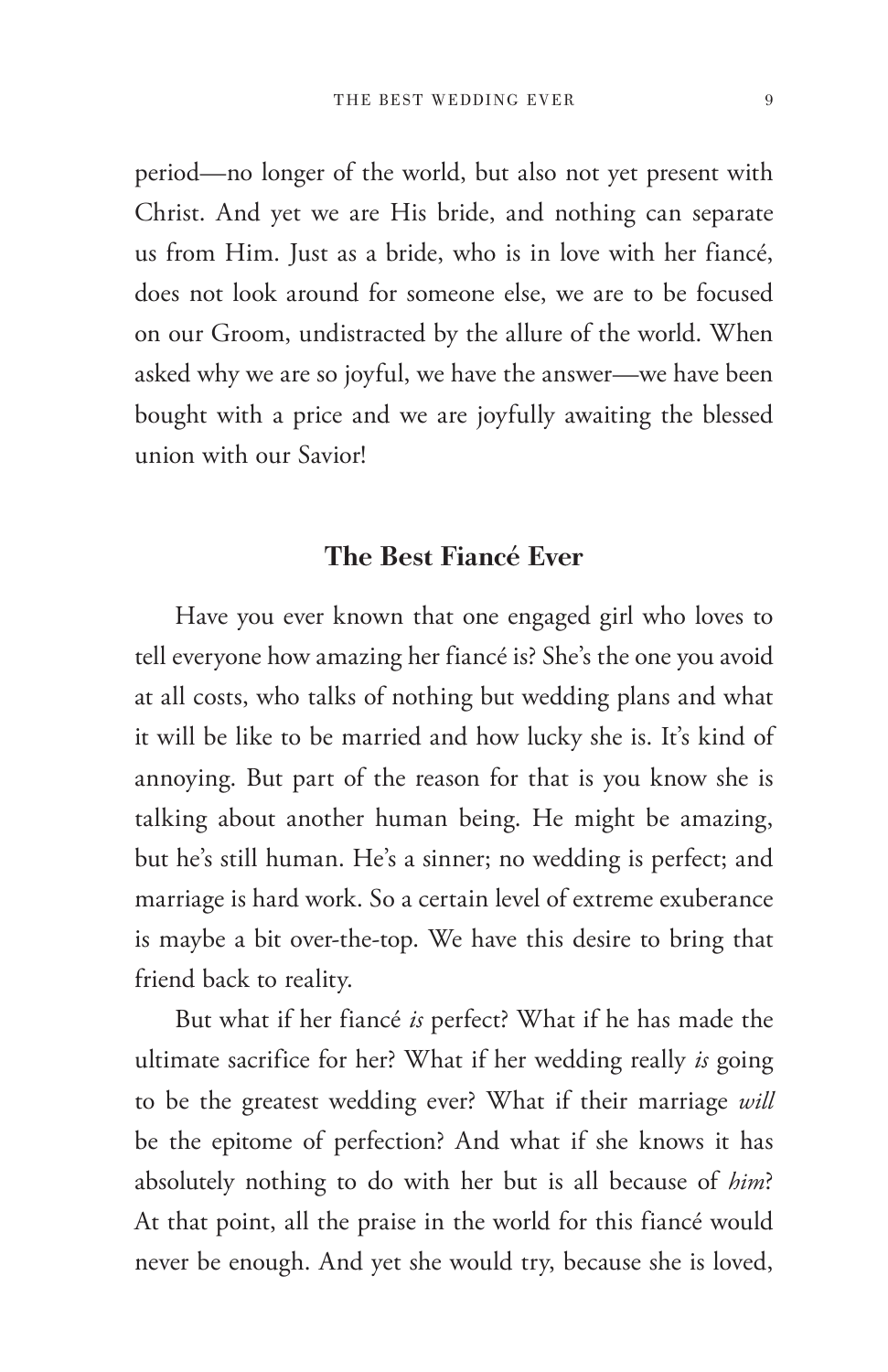and she is his bride, and she is eagerly yearning for the time when she can be with him forever.

Amazingly, God not only paid the bride price to redeem you for His Son, but the bride price *was* His Son: Christ, the Lamb of God who lived a sinless life, died, was raised from the dead and then ascended to heaven, where He now awaits the word from God the Father that He might come back for His bride to take us home. And what does the bride have to do to earn this? Not one thing (Eph. 2:8–9).

So before you read on, ask yourself if you are part of the church—the bride of Christ. Maybe you are not sure what that means, and maybe you are. Regardless, it is always good to be reminded of the truth of the gospel—the Good News. I teach elementary students in my church using LifeWay's *The Gospel Project* curriculum. It states:

**God Rules:** Revelation 4:11 says, "Our Lord and God, You are worthy to receive glory and honor and power, because You have created all things, and because of Your will they exist and were created." God is the Creator (Gen. 1:1) and Ruler of all things, and all things are held together by Him (Col. 1:17).

**We Sinned:** Ever since Adam and Eve disobeyed God in the garden (Gen. 3), all of humanity has followed suit. Romans 3:23 says, "For all have sinned and fall short of the glory of God." This sin separates us from the Holy God who cannot be around sin, and the just punishment for our sin is death (Rom. 6:23).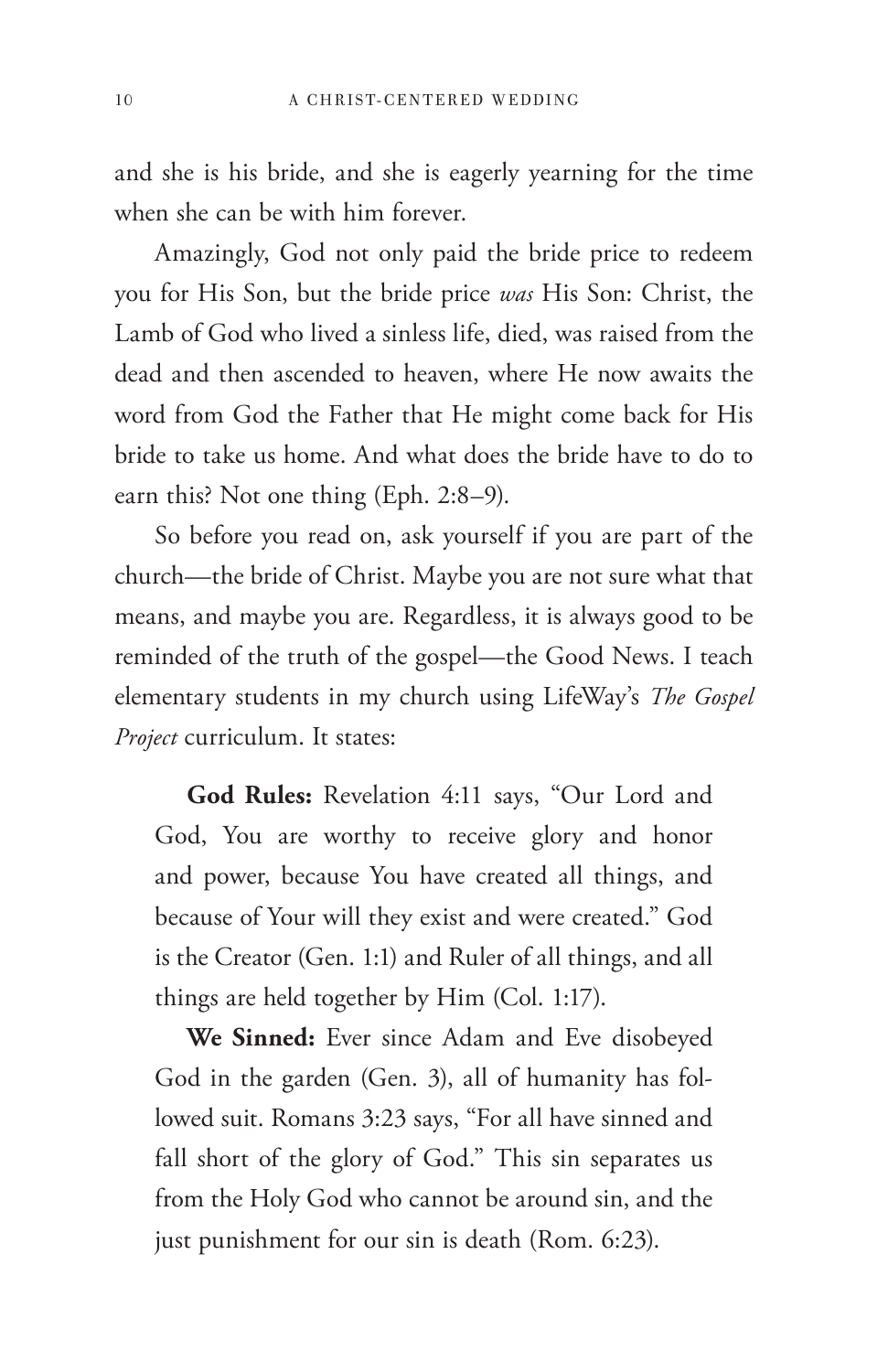**God Provided:** God sent His Son Jesus, the perfect solution to our sin problem, to rescue us from the punishment we deserve (John 3:16). It's something we, as sinners, could never earn on our own. Jesus alone saves us (Eph. 2:8–9).

**Jesus Gives:** Jesus lived a perfect life, died on the cross for our sins, and rose again. Because Jesus gave up His life for us, we can be welcomed into God's family for eternity. He took our sin upon Himself, and in exchange gave us His perfect record and righteous standing before God. First Peter 3:18 says, "For Christ also suffered for sins once for all, the righteous for the unrighteous, that He might bring you to God, after being put to death in the fleshly realm but made alive in the spiritual realm."

**We Respond:** In response to what God has done for us in Christ, we are called only to believe this Truth and call upon Him for our salvation. Because Jesus is the way, the truth, and the life (John 14:6), He is our only hope. Our response: "If you confess with your mouth, 'Jesus is Lord,' and believe in your heart that God raised Him from the dead, you will be saved. One believes with the heart, resulting in righteousness, and one confesses with the mouth, resulting in salvation . . . For everyone who calls on the name of the Lord will be saved" (Rom. 10:9-10, 13).<sup>2</sup>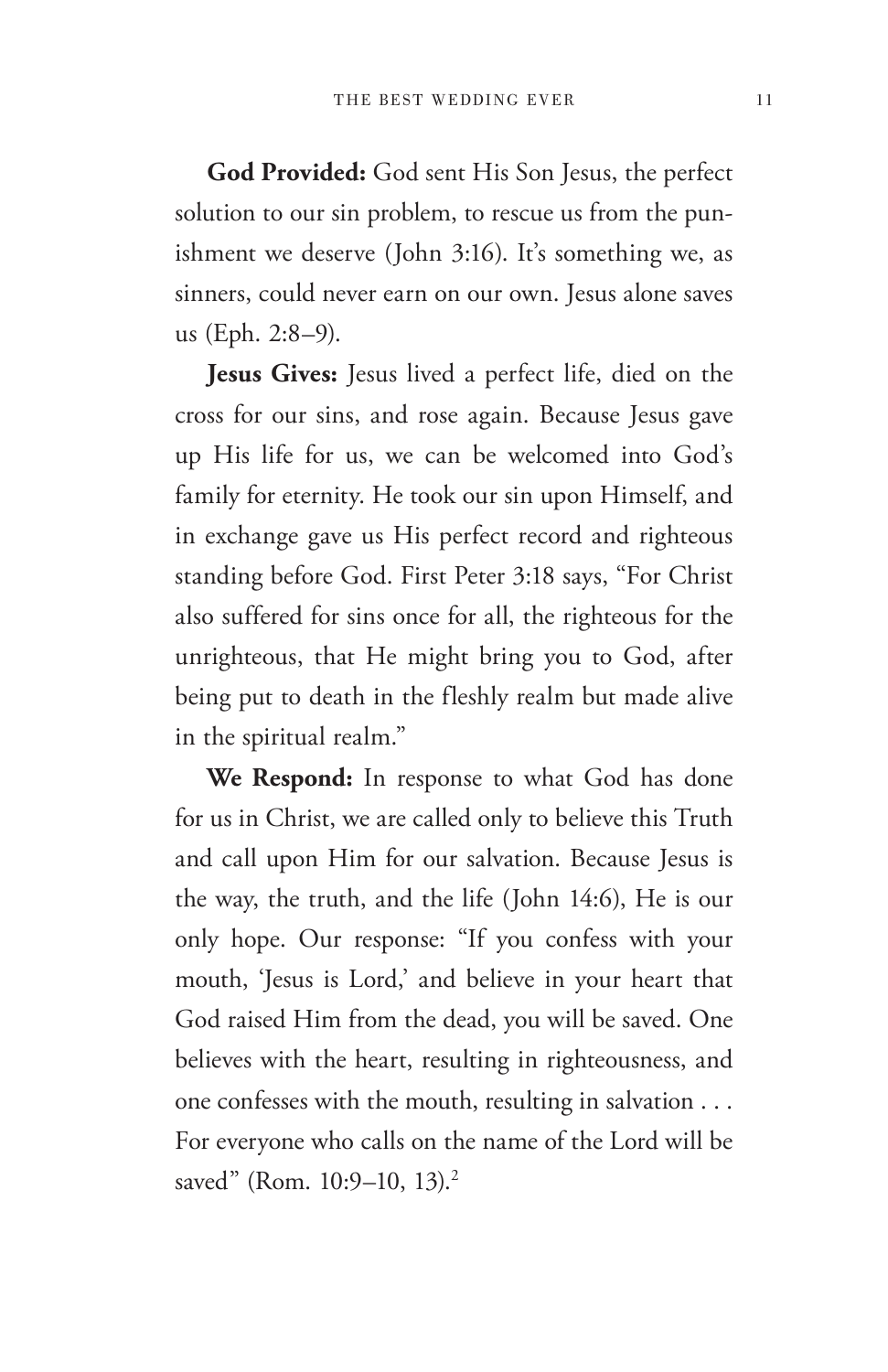Note that it is God who provides, Jesus who gives, and our only job is to respond with belief—faith that His Word is true and His sacrifice is finished. The result of this faith is turning from the life we once lived—and the future of eternal punishment in hell—and living with a new identity, that of a redeemed, beloved bride awaiting eternal joy and fellowship with her Groom.

If you have trusted in God's gracious work through His Son's perfect life, death, and resurrection; if you know you are a sinner and can do nothing to save yourself; and if you have thrown yourself upon God's mercy, asked for His forgiveness, and turned from your former life; then you are His bride. You are betrothed to Christ; you are awaiting His return; and you have simple tasks to complete. These tasks do not make you His bride—that's already been done and cannot be undone. Rather, you have been lovingly entrusted with the simple task of preparing yourself as you wait for your Groom.

#### The Best Wedding Dress Ever

In Revelation 19, John describes the future glory of the marriage supper of the Lamb in this way:

Then I heard what seemed to be the voice of a great multitude, like the roar of many waters and like the sound of mighty peals of thunder, crying out, "Hallelujah! For the Lord our God the Almighty reigns. Let us rejoice and exult and give him the glory,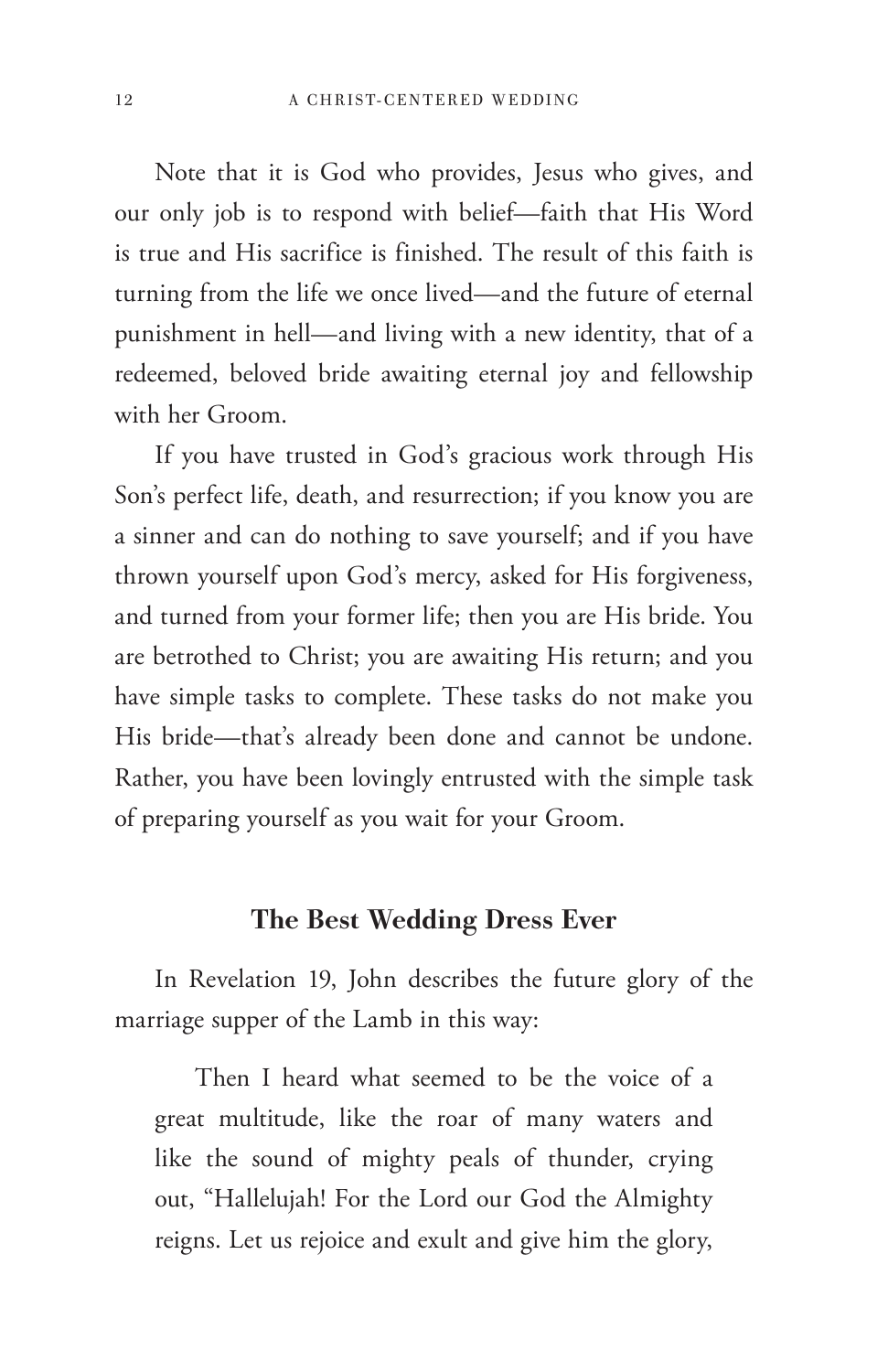for the marriage of the Lamb has come, and his Bride has made herself ready; it was granted her to clothe herself with fine linen, bright and pure"—for the fine linen is the righteous deeds of the saints.

And the angel said to me, "Write this: Blessed are those who are invited to the marriage supper of the Lamb." And he said to me, "These are the true words of God." (Rev. 19:6–9 ESV)

We see the "Bride has made herself ready" and is now wearing bright, pure linen, which is the "righteous deeds of the saints." But she did not make this linen herself, nor did she clean her own, formerly "filthy," rags. In Isaiah 61:10 we see how the bride comes to wear this fine linen:

I will greatly rejoice in the LORD; my soul shall exult in my God, for he has clothed me with the garments of salvation; he has covered me with the robe of righteousness, as a bridegroom decks himself like a priest with a beautiful headdress, and as a bride adorns herself with her jewels. (ESV)

We have been clothed with His salvation and His righteousness. And this happened because "For our sake [God] made him to be sin who knew no sin, so that in him we might become the righteousness of God" (2 Cor. 5:21 ESV). This is a beautiful, amazing truth!

Revelation 19 pictures the great culmination of God's rescue plan—His work of redeeming for Himself a people, a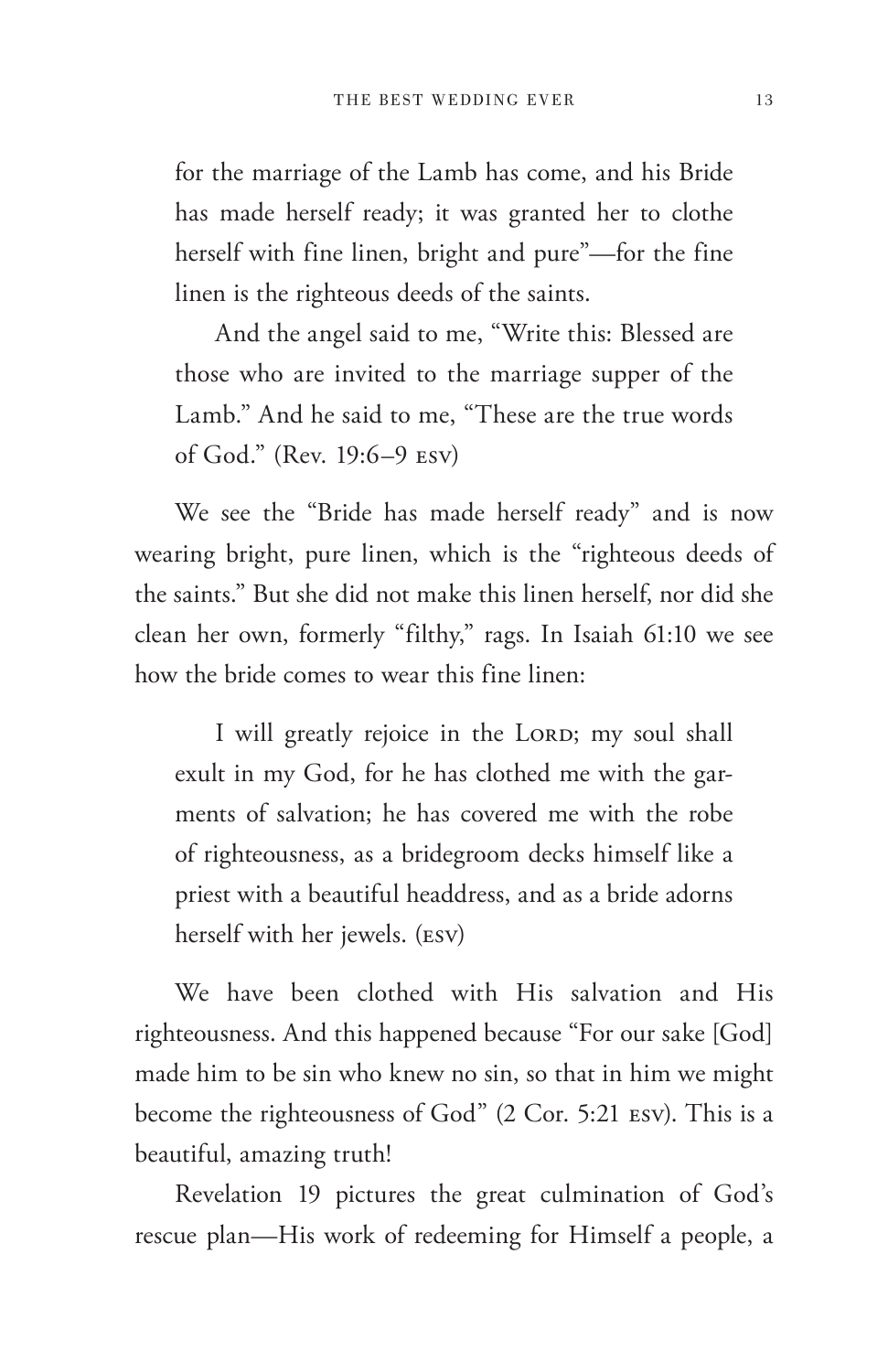bride for His Son. So today we anticipate this future reality as we work and wait, rejoicing in every opportunity to look on the beauty of our Bridegroom and meditate on God's love for us in Christ.

#### We Just Want to Be Married

At the same time, the more we grow in grace and love, the more we want to be with Him. At some point I think every engaged couple says, "We just want to be married." Similarly, that is the ache in the heart of the Christian who is growing in love for the Savior—we just want to be with Him at last! In a way, planning a wedding is this unique opportunity to do practically what we are all doing figuratively as we await Christ's return. You will look forward with eagerness to the wedding day, but in the meantime there are tasks you must complete and mundane decisions that must be made.

In light of eternity you might think, *What does it matter which chairs we choose?* Or, *Who cares what the centerpieces look like?* These are mundane decisions—the banal details that can send an otherwise sane bride over the edge. But while planning a wedding is an unusual experience, having to carry out seemingly pointless tasks is not.

I have two small children, and at this stage in my life many days are a series of seemingly pointless tasks. I change diapers. I wipe noses. I do laundry. I build block towers just to have them knocked down. There are many moments when these things seem insignificant. And yet I know they are not, and here are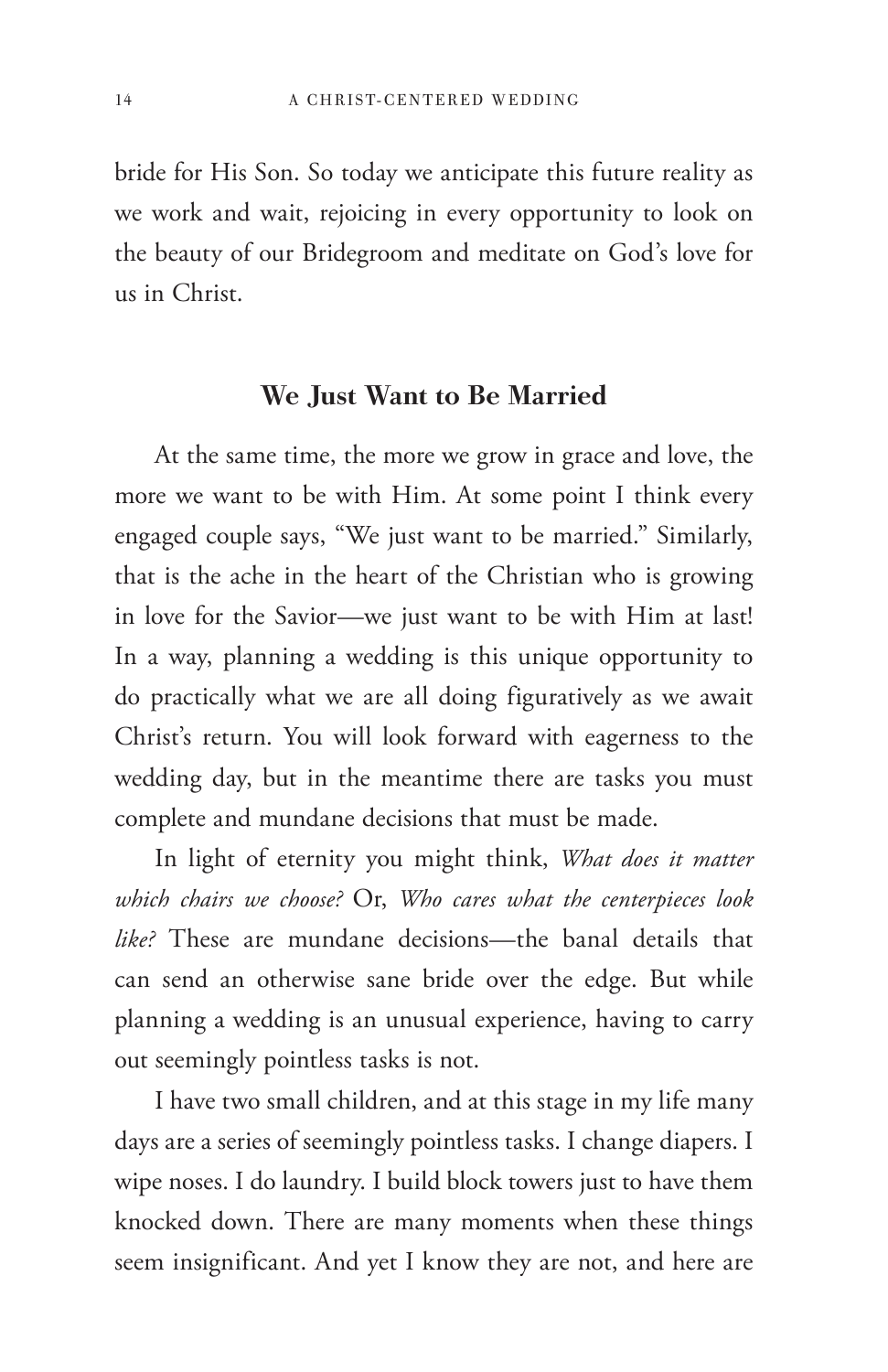just two of many reasons why: First, they are the tasks given to me for this season of life by a sovereign God who loves me dearly. Second, these little moments are the means by which God uses me to accomplish a bigger task—loving my children and teaching them the truth of the gospel.

In your wedding planning, you will most likely not care about every decision you must make. And this is not a call to place more importance on things than necessary. I don't make a huge deal out of making a peanut butter and jelly sandwich. It's a sandwich. But I must do it so that my children's tummies will be full and they will know they are loved. And if I get to teach them about Jesus while they are eating, that's great! But have you ever tried to teach a toddler something when he is hungry? It's not happening.

Similarly, the chairs, the dishes, the food, the centerpieces in the light of eternity these little decisions just do not matter. What does matter is having seats for your guests and feeding them as you celebrate together. The decisions are not the end in and of themselves. Rather, they are the means to an end. And even accomplishing the means can be an act of worship as you faithfully complete the tasks God has given you to do.

#### Who Am I and What Am I Doing Here?

The act of making a PB&J or handcrafting a centerpiece will not earn God's favor, any more than missions work or teaching will. These actions do not save us, and they do not even sanctify us. All of that is the work of God through His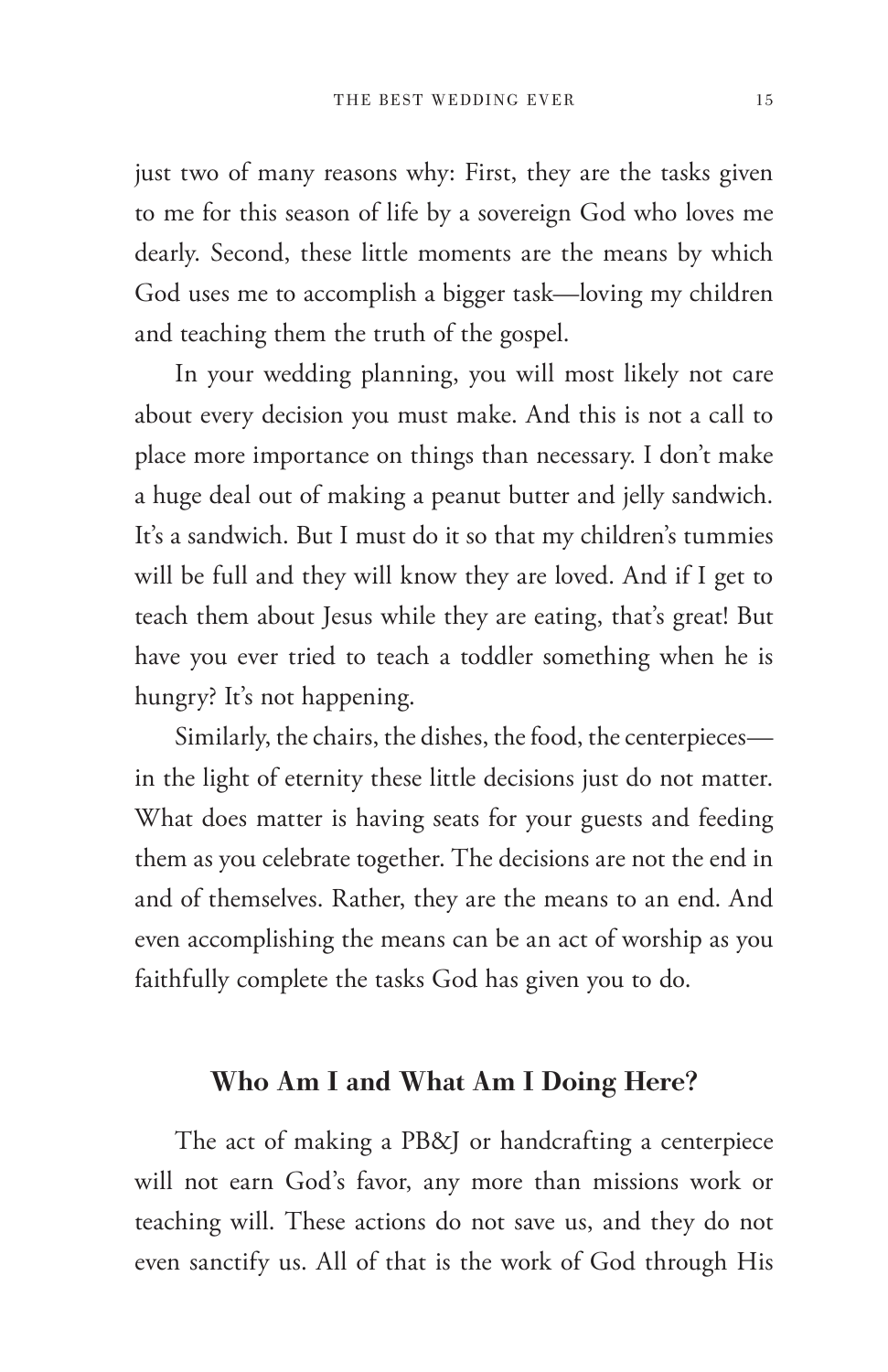Son and the Holy Spirit. I frequently must remind myself of the truth of Ephesians 2:8–10: "For you are saved by grace through faith, and this is not from yourselves, it is God's gift—not from works, so that no one can boast. For we are His creation, created in Christ Jesus for good works, which God prepared ahead of time so that we should walk in them."

We were created, in Christ, for good works. But the joy comes in knowing God prepared these works ahead of time and all we must do is walk in them in the faith He has given us. We have all we need to do this, or He would not give us these works. Second Peter 1:3 says God's power has "given us everything required for life and godliness" through knowing Him.

There will be times when you will have the urge to give up or might wonder if it's really worth all this work. The good news is this: as you plan your wedding and live out this great metaphor for the Christian walk, know that you have *all* you need in Christ. And truly, all you need *is* Christ. When we find our identity in Him—in being His beloved bride—we can face any task knowing we are equipped.

This is because, as Elyse Fitzpatrick writes:

God has graciously chosen, adopted, and sealed us for his own glory. He is giving himself to us, and if we're not distracted by our self-efforts and self-trust, we will respond by defining ourselves by that love. Who are you? You're his, he is yours, and you've been cleansed from sin. And that's all the identity any of us need.<sup>3</sup>